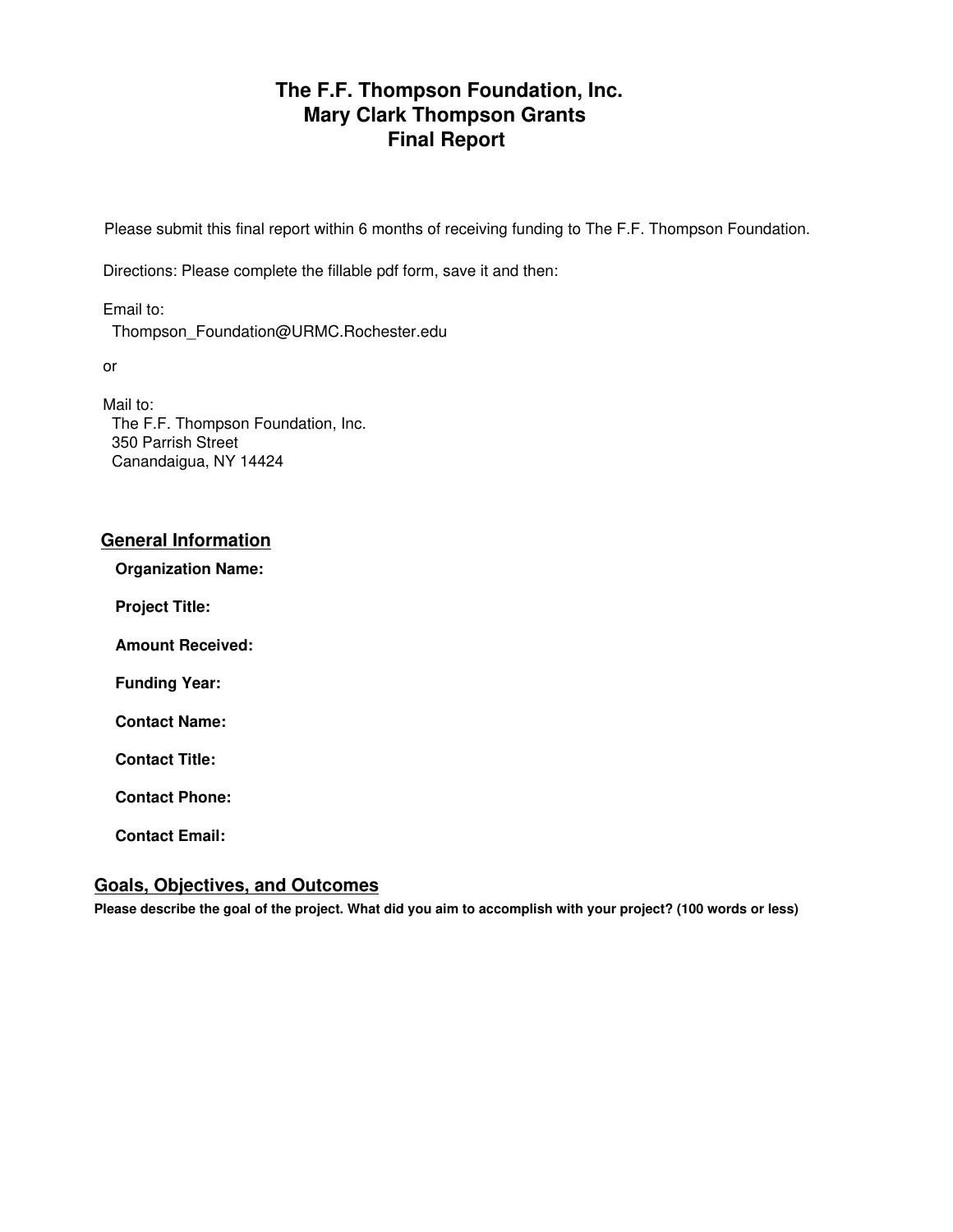**Please describe the project's progress towards its goals.**

**Explain how the project was successful in benefiting the health and wellness of the residents of the Thompson Health community.**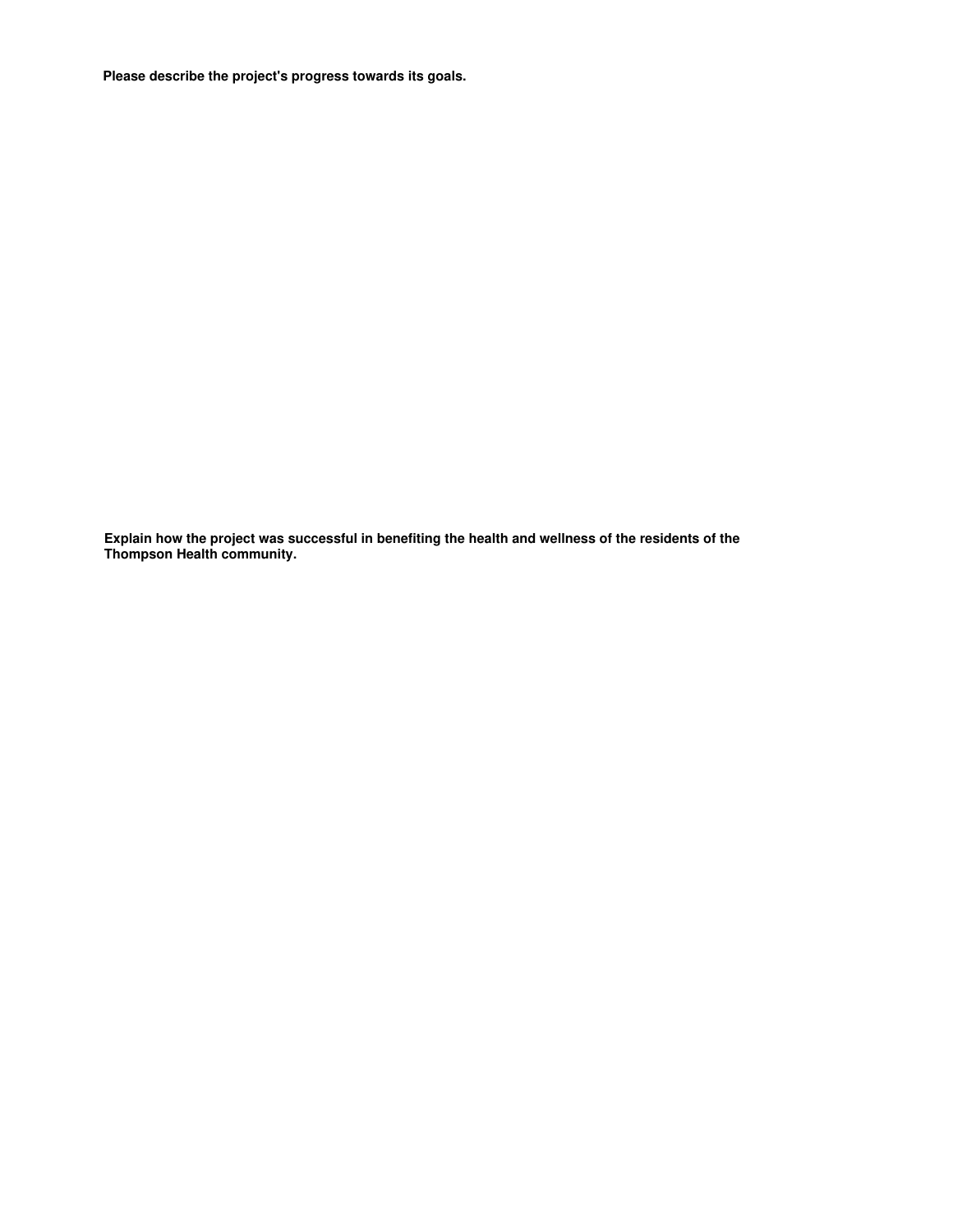**Please describe specifically how outcomes and impact were measured. Include overall number of persons who benefited from the project and a clear statement of the benefit received.**

If the project involved collaborating/partnering with other organization(s), please comment on the collaboration's effect on the project.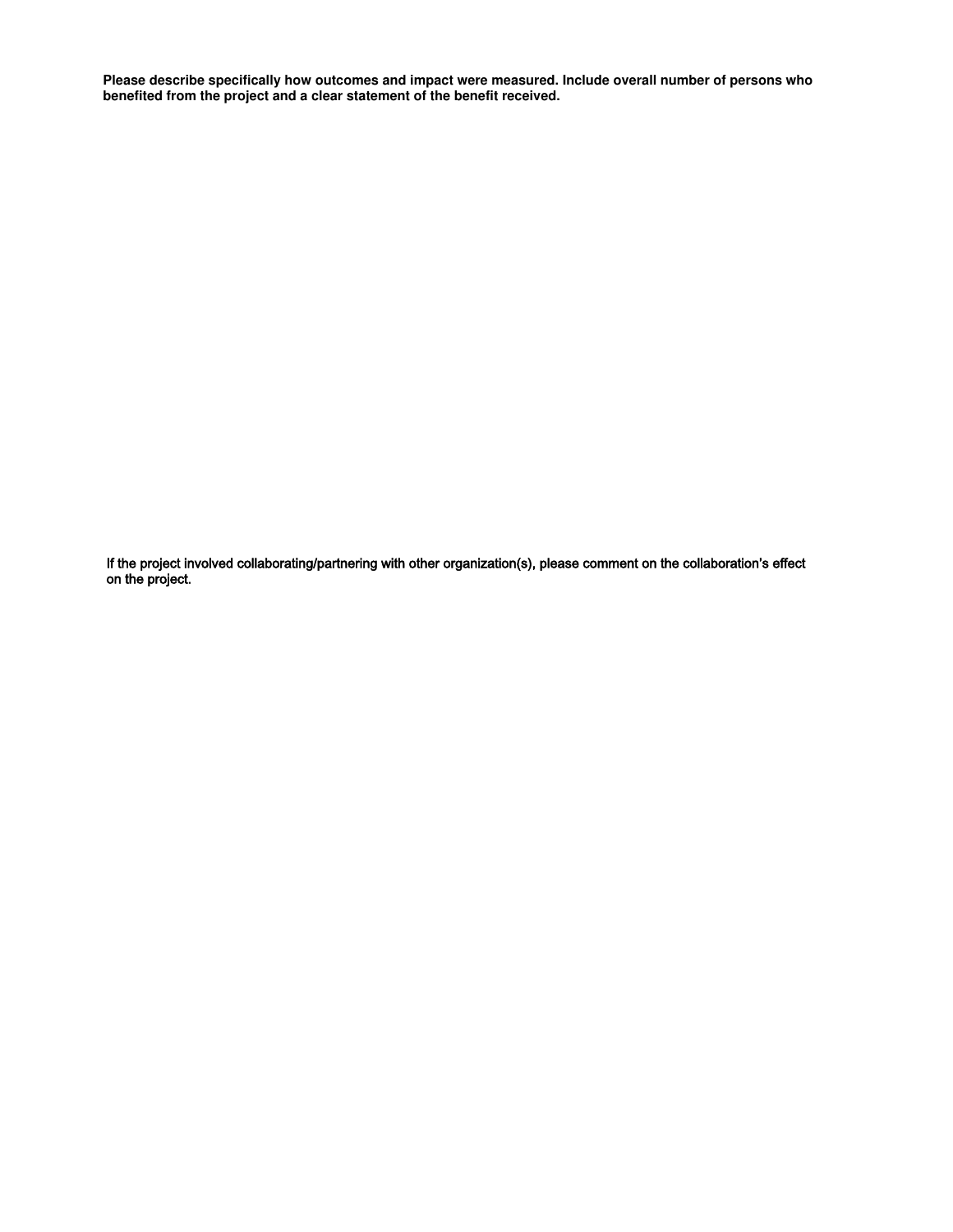## **Unanticipated Developments or Challenges**

**Describe any factors that have contributed to or impeded the success of the project and explain the effect on the proposed goals and timeline.**

**If you had an opportunity to re-do this project, are there things you would do differently? If yes, what?**